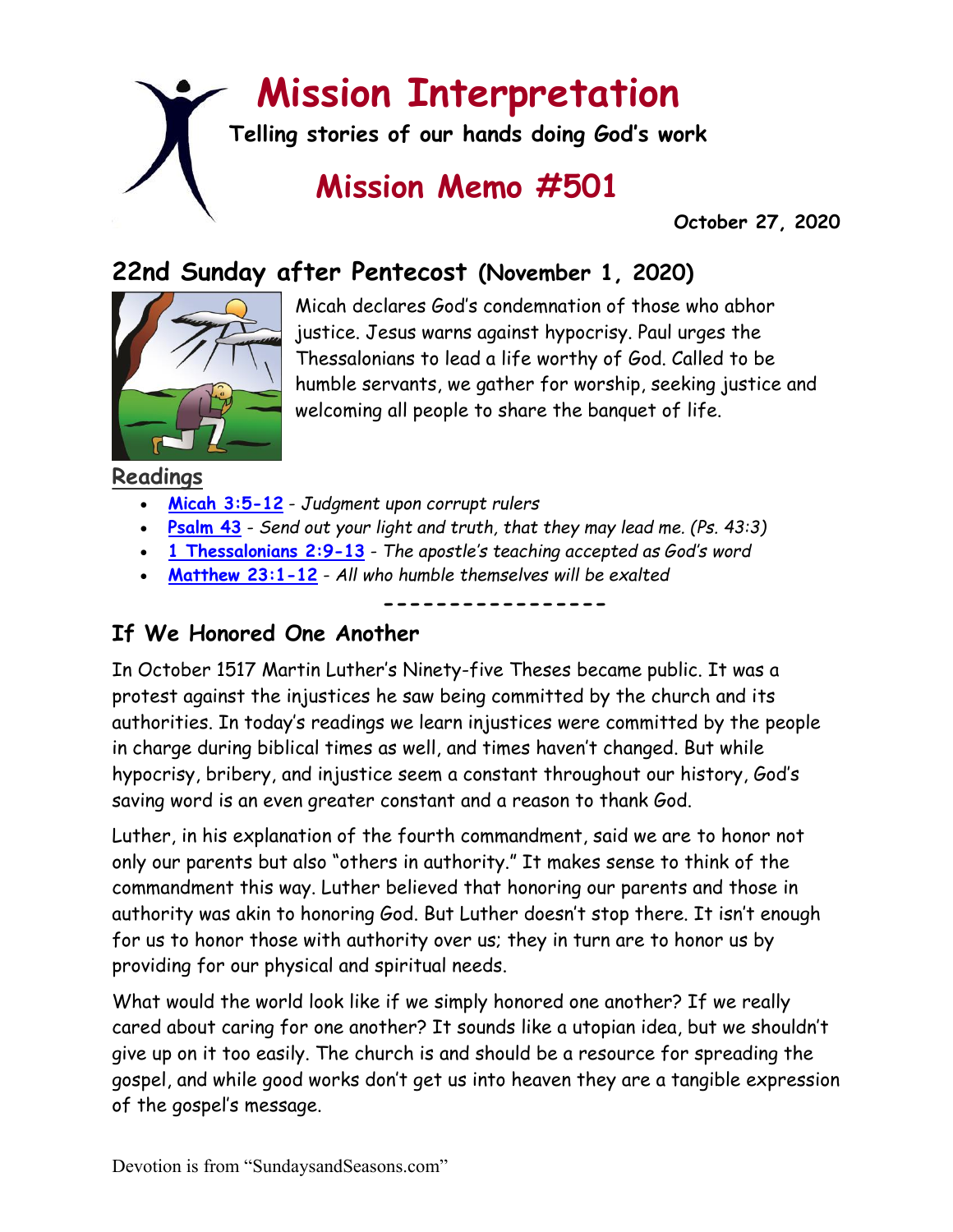It's easy to focus on what's wrong with people today. We are good at pointing fingers. But today's readings should prompt us to look at how we participate, as Paul puts it, in a life worthy of God, who calls us into God's kingdom and glory. God calls us into the kingdom through love and brings us to it through grace. How can your congregation give thanks for that amazing gift?.

-----------------------------------------



On October 18, Lutherdale held a special day of giving event - Lutherdale NOW - an emergency appeal to address the impact of COVID-19 on the ministry of Lutherdale and to ensure life changing adventure continues. The day of giving goal was 760 gifts. Leading up to this awesome day, staff alumni, Board members, campers, volunteers, and donors teamed together to share Lutherdale stories of impact via

facebook. On the day of, additional stories of impact were shared at the top of every hour from 8am - 8pm, along with live stream updates AND a celebratory evening Worship. All in all, over 30 stories were shared; you can view them on facebook @Lutherdale1944 or on YouTube Lutherdale Ministries. Just one week prior to the special day, faithful donors stepped forward to offer a \$100,000 matching gift for the event. God is good. Thanks to the gifts of both individuals and congregations, the \$100,000 was FULLY matched! We are grateful for the tremendous response and generosity of donors across the country! We continue to accept gifts for the Lutherdale NOW campaign as we work to meet the goal of 760 gifts. Gifts can be made by mail or phone ((262)742-2352), online at [www.lutherdale.org](http://www.lutherdale.org/) or via Venmo @Lutherdale

### **U.S. Wildfires - The Situation:**

Fueled by a heat wave and unfavorable winds, wildfires have erupted across California, Oregon, Washington and other western states. At least 20 people have died, hundreds of thousands of people are under evacuation orders and more than 3.5



million acres have burned across the three states. Some evacuees face the difficult decision of whether to stay in a shelter during the COVID-19 pandemic.

Mission Memo 501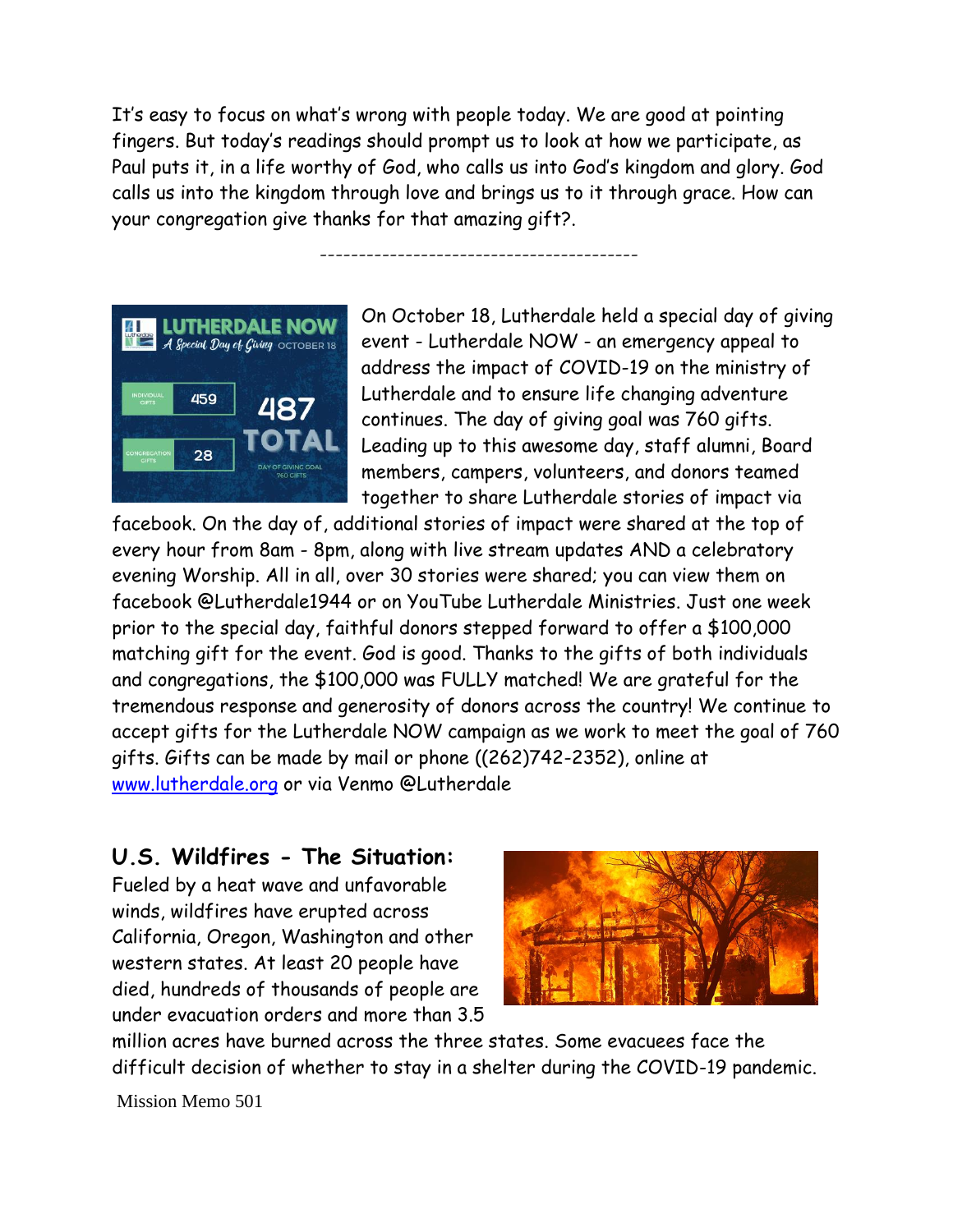**Lutheran Outdoor ministries has also been impacted by the** fires, The Cameron Peak Fire, still burning in northern Colorado, impacted Sky [Ranch Lutheran Camp](https://www.facebook.com/skyranchcolorado/?__tn__=K-R&eid=ARDuc0tEnn6PppXu9AtoN1oA9yNGnQtdWSdN7Ru9CXKW-8IX_cpW4gYr3bWwzPrGdekDsYgC8x82wQS8&fref=mentions&__xts__%5B0%5D=68.ARANxz84MmTAyd_HKdKU_-9MpJK0Xta-8c3CbllCmbp1d4o0mCQOJAkSSwvzvVclEwYvtCqwkGqWtSx9X5wmNnaAoH7dW96lyQJgtYfRAVeThVC8AmfJL7LJO4fc2pil1QqDUnKwUwuMtxkEBKagmYo4rJ_DWhlt4K6FWoJ4HKa5crLHxkIifz6Ha4lnMpOcMnoj_TYpmc3w7K142MSgEM_VV773D-bM8cL2raxAXOIIkqQn9KNIVn87-dB8br2-BRepkSWdEYKNHV5F0rBgO0Vp1TzRss7qVUdQ2nQDEmUq--qM08hxIaV4t2fDNsz-LQlcsE8f8AuoeJVLy_kLDEBSmOydVwmfh6VXQRNdaaUfGquZHr7xRGN5LJyjJVhBBclk3RWys9hG2FFZvKjuNzI3kZjplxkutiBp5ZLOXkgOMB1gsn8_S3GTi9I9ZsMbXC1QQuFsGdbsjGCBsRlOmoq300Pi4vHvKYH-c01CFheogMc) in Fort Collins. While some structures at Sky Ranch, a ministry of the [Rocky Mountain Synod, ELCA,](https://www.facebook.com/rmselca/?__tn__=K-R&eid=ARCumbjC3QOC7HPH1w0wicPpiwNcqGRngeKlLDTkX9Zhp8S3y-WaZ6Rg5D8L-PpNuLPWiUjABGA4Wcnl&fref=mentions&__xts__%5B0%5D=68.ARANxz84MmTAyd_HKdKU_-9MpJK0Xta-8c3CbllCmbp1d4o0mCQOJAkSSwvzvVclEwYvtCqwkGqWtSx9X5wmNnaAoH7dW96lyQJgtYfRAVeThVC8AmfJL7LJO4fc2pil1QqDUnKwUwuMtxkEBKagmYo4rJ_DWhlt4K6FWoJ4HKa5crLHxkIifz6Ha4lnMpOcMnoj_TYpmc3w7K142MSgEM_VV773D-bM8cL2raxAXOIIkqQn9KNIVn87-dB8br2-BRepkSWdEYKNHV5F0rBgO0Vp1TzRss7qVUdQ2nQDEmUq--qM08hxIaV4t2fDNsz-LQlcsE8f8AuoeJVLy_kLDEBSmOydVwmfh6VXQRNdaaUfGquZHr7xRGN5LJyjJVhBBclk3RWys9hG2FFZvKjuNzI3kZjplxkutiBp5ZLOXkgOMB1gsn8_S3GTi9I9ZsMbXC1QQuFsGdbsjGCBsRlOmoq300Pi4vHvKYH-c01CFheogMc) were damaged by the flames, all of the buildings survived. We continue to pray for all those affected by the fires throughout the state.



**Our Response:** Lutheran Disaster Response is engaging with at least three Lutheran social services agencies and five synods to assess the situation and determine the best ways to respond. We expect immediate needs may include food and other necessities, as well as emotional and spiritual care for those who have been traumatized.

#### **What you can do:**

**Pray:** Please pray for the communities that lie in the paths of wildfires in the western United States. May God's healing presence give them peace and hope in their time of need. Pray that God will deliver comfort to those who mourn and strength to those working diligently to contain the fires and care for affected communities.

**Give:** Your gifts will support wildfire survivors. Gifts to ["U.S. Wildfires"](https://community.elca.org/uswildfires) will be used in full (100%) to assist those affected by wildfires until the response is complete. Or make a general [donation to Lutheran Disaster Response](https://community.elca.org/lutherandisasterresponse) so we can respond to disasters whenever and wherever they strike.

#### **Connect:**

To learn more about the situation and the ELCA's response:

- Share this [bulletin insert](https://download.elca.org/ELCA%20Resource%20Repository/US_wildfires_bulletin_insert_09_2020.pdf) with your congregation and encourage support.
- Sign up to receive Lutheran Disaster Response [alerts.](http://listserv.elca.org/cgi-bin/wa.exe?SUBED1=DISASTER&A=1)
- Check the Lutheran Disaster Response [blog.](https://blogs.elca.org/disasterresponse/)
- Like Lutheran Disaster Response on [Facebook](https://www.facebook.com/ELCALDR) and follow @ELCALDR on [Twitter.](https://twitter.com/elcaldr)

#### **Responding to COVID-19**

The ELCA is responding to the COVID-19 pandemic in the U.S. and around the world. "As a member of [The Lutheran World Federation,](https://www.facebook.com/lutheranworld/?__tn__=K-R&eid=ARC_jmb_6do2leC5ZaUMkXCq8_68UmSWM8ABEuFy6nXD4mVoNG_q4qOUGAmi5-MPKMnmeKPliR7bY2eH&fref=mentions&__xts__%5B0%5D=68.ARBDyh7E5-DZnJbzoApDK_JRwYfJeiRwKscnJ3uNv-JlOPojxKcFVBLxVA6SftlAmYy72d9qyVIKmLmAqEiwPj8HREtOZZrbFZCYg10ggrNALGaHIjVS2PU-DoRgqwUIyk-kycfSRFRCwfqdy5Imwf5HV67JT5SR0WwDRj1vcGFaWssWU5wE5XMIe53rDipycSklVbU2Y-C6PONSyXkCWWdvClBPoHybhujsDa0Ow-sbrsAj7QYwBq3xhTutIF0Aqyq2-54tvBS4Qet-8_1C11EYcxw5kkGIoFNHYcQki-lEoS1a8yAnu-F6d_8CuEigOWbjidEktfyRkw0xIN_85IaBoQ) it is important that we walk with our global companions," said the Rev. Rafael Malpica Padilla, executive director of Global Mission.

Mission Memo 501